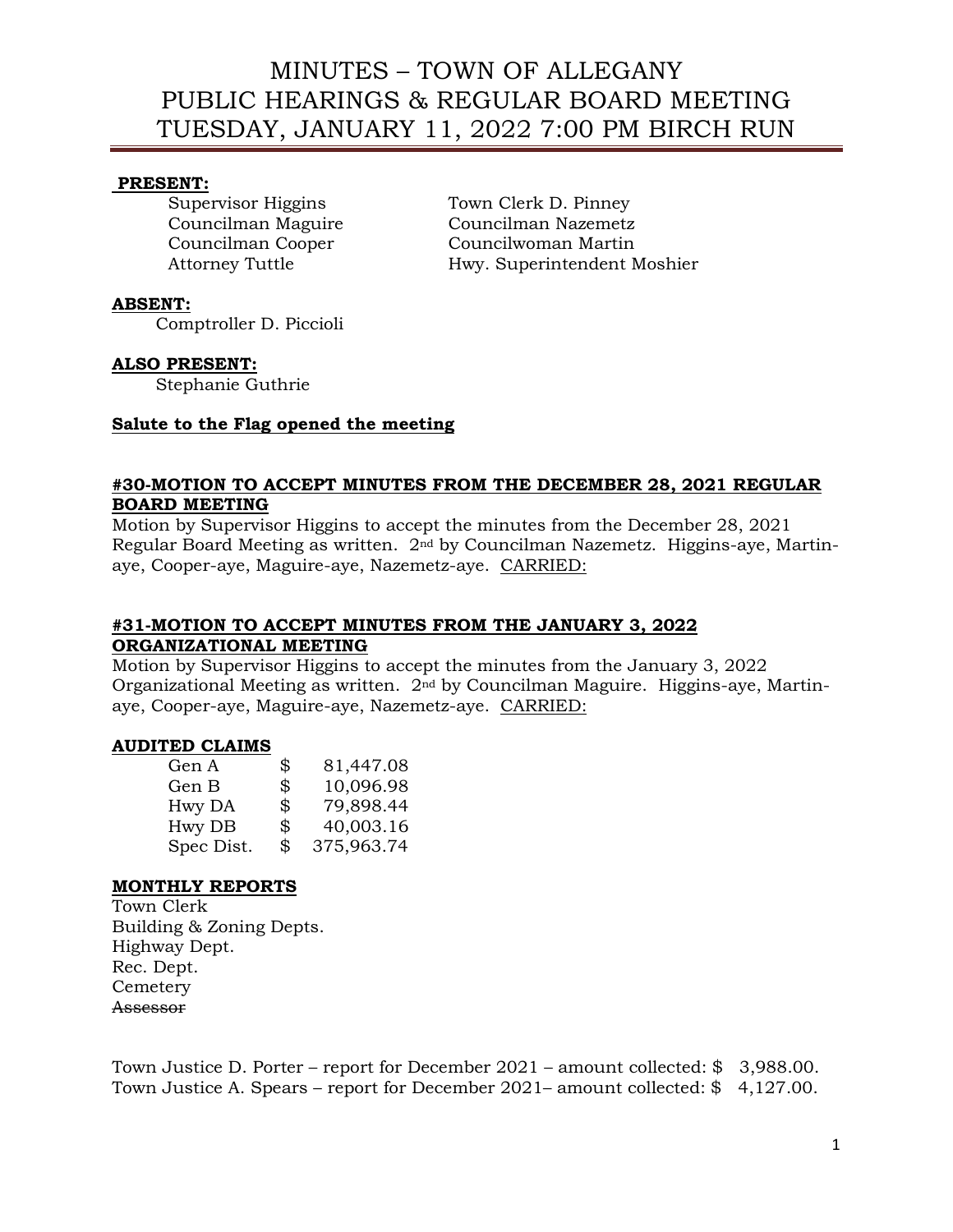## **CORRESPONDENCE - none**

### **NEW BUSINESS**

1. Re-appoint Fair Housing Officer

### **#32-MOTION TO RE-APPOINT FAIR HOUSING OFFICER**

Motion by Councilwoman Martin to re-appoint Rural Revitalization Corporation (RRC) as the Fair Housing officer for the Town of Allegany. 2nd by Councilman Nazemetz. Higgins-aye, Martin- aye, Cooper-aye, Maguire-aye, Nazemetz-aye. CARRIED:

2. Designate Section 3 Officer for the Town of Allegany

## **RESOLUTION NO. 33 of 2022**

## **RESOLUTION DESIGNATING A SECTION 3 OFFICER FOR THE TOWN OF ALLEGANY**

By: Supervisor Higgins Seconded by: Councilman Cooper

Higgins-aye, Martin- aye, Cooper-aye, Maguire-aye, Nazemetz-aye. CARRIED:

WHEREAS, the Town of Allegany is a recipient of the Community Development Block Grant (CDBG) funding through the United States Department of Homes and Community Renewal, administered by the New York State Governor's Office for Small Cities; and

WHEREAS, the rules and regulations governing the Community Development Block Program require that the Town of Allegany be responsible for ensuring compliance with Section 3 of the Housing and Urban Development Act of 1968, as amended, including the appointment of a Section 3 Officer to review and/or oversee compliance; now, therefore, be it

RESOLVED, that Jerry Dzuroff, Town of Allegany Code Enforcement Officer shall be designated as the Section 3 Officer for the Town of Allegany for the 2022 Fiscal Year; and be it further

RESOLVED, that the position of Section 3 Officer shall be renewed annually.

RESOLVED, that the Town Board may, on its own initiative or on petition, amend, supplement, or repeal the provisions of this resolution in conformity with applicable rules and regulations and in their interpretation and application, the provisions of this resolution shall be held to be minimum requirements, adopted for the promotion of the public health, morals, safety, or the general welfare. Whenever the requirements of this resolution are at variance with the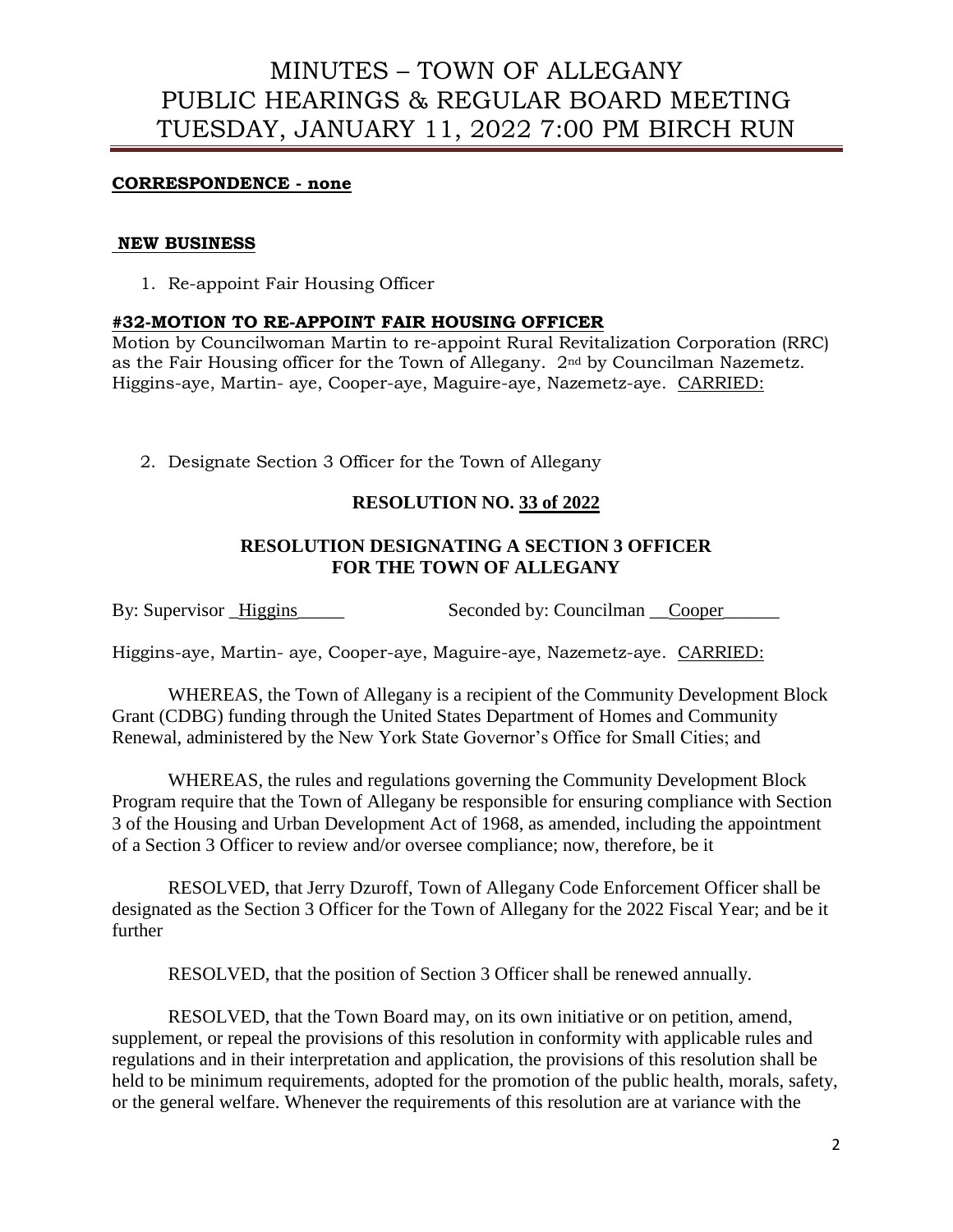requirements of any other lawfully adopted rules, regulations, or ordinances, the most restrictive, or that imposing the highest standards, shall govern; and be it further RESOLVED, that this Resolution shall take effect immediately.

STATE OF NEW YORK) COUNTY OF CATTARAUGUS) SS:

THIS IS TO CERTIFY, that I the undersigned Clerk of the Town of Allegany, have compared the foregoing copy of resolution with the original resolution now on file in my office, and which was passed by the Town Board of the Town of Allegany on the 11th day of January, 2022, a majority of all the Board Members voting in favor thereof, and that the same is a correct and true transcript of such resolution and of the whole thereof.

IN WITNESS WHEREOF, I have hereunto set my hand and the official seal of the Town of Allegany this 11th day of January, 2022.

> \_\_\_\_\_\_\_\_\_\_\_\_\_\_\_\_\_\_\_\_\_\_\_\_\_\_\_\_ Deryle Pinney, Clerk

3. Designate Labor Standards Officer for the Town of Allegany

## **RESOLUTION NO. 34 of 2022**

## **RESOLUTION DESIGNATING A LABOR STANDARDS OFFICER FOR THE TOWN OF ALLEGANY**

By: Supervisor Higgins Seconded by: Councilwoman Martin

Higgins-aye, Martin- aye, Cooper-aye, Maguire-aye, Nazemetz-aye. CARRIED:

WHEREAS, the Town of Allegany is a recipient of the Community Development Block Grant (CDBG) funding through the United States Department of Homes and Community Renewal, administered by the New York State Governor's Office for Small Cities; and

WHEREAS, the rules and regulations governing the Community Development Block Program require that the Town of Allegany to be responsible for ensuring compliance with Davis Bacon and Related Labor Standards Acts including the appointment of a Labor Standards Officer to review and/or oversee compliance; now, therefore, be it

RESOLVED, that Deryle Pinney, Town of Allegany Town Clerk shall be designated as the Labor Standards Officer for the Town of Allegany for the 2022 Fiscal Year; and be it further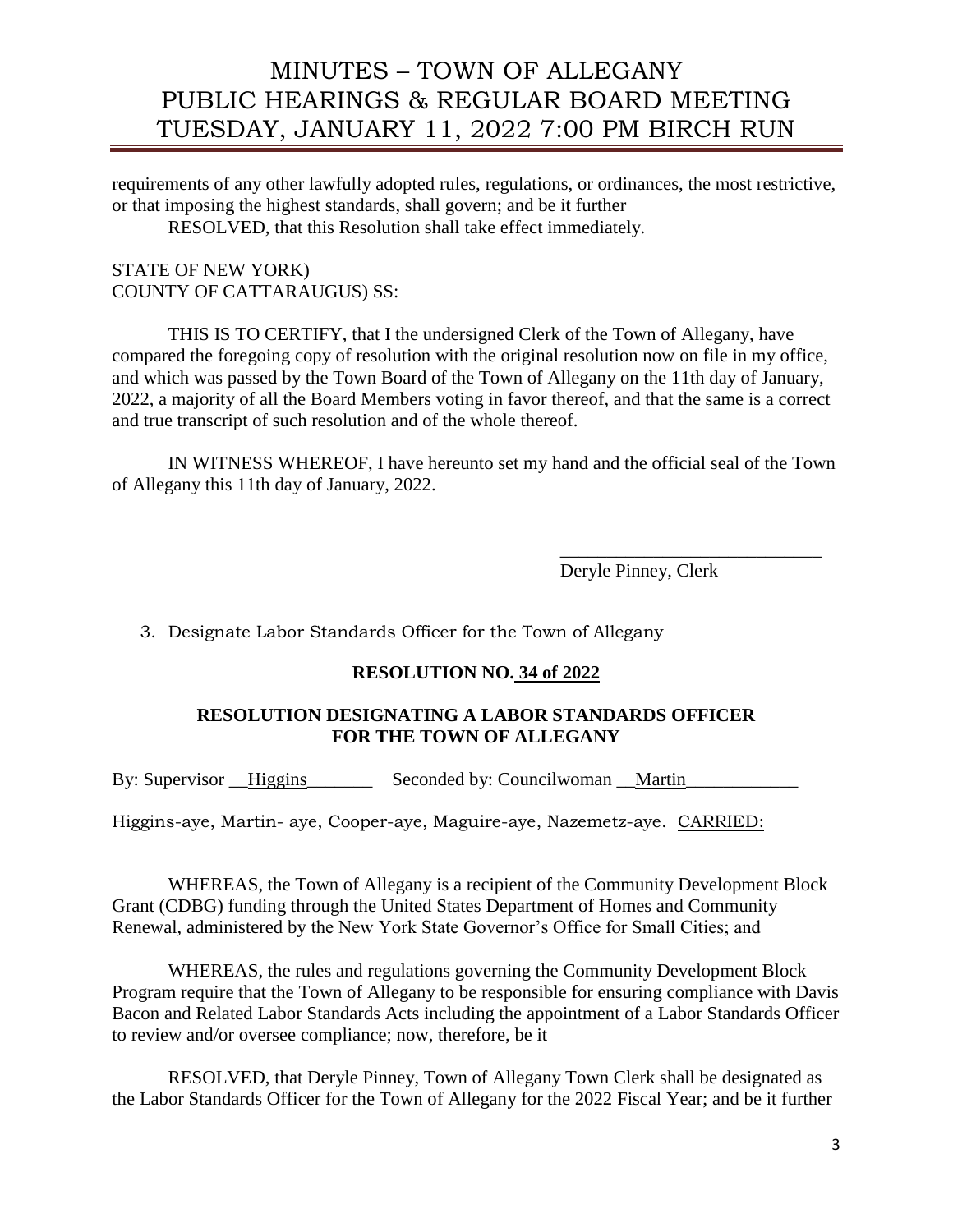RESOLVED, that the position of Labor Standards Officer shall be renewed annually.

RESOLVED, that the Town Board may, on its own initiative or on petition, amend, supplement, or repeal the provisions of this resolution in conformity with applicable rules and regulations and in their interpretation and application, the provisions of this resolution shall be held to be minimum requirements, adopted for the promotion of the public health, morals, safety, or the general welfare. Whenever the requirements of this resolution are at variance with the requirements of any other lawfully adopted rules, regulations, or ordinances, the most restrictive, or that imposing the highest standards, shall govern; and be it further

RESOLVED, that this Resolution shall take effect immediately.

## STATE OF NEW YORK) COUNTY OF CATTARAUGUS) SS:

THIS IS TO CERTIFY, that I the undersigned Clerk of the Town of Allegany, have compared the foregoing copy of resolution with the original resolution now on file in my office, and which was passed by the Town Board of the Town of Allegany on the 11th day of January, 2022, a majority of all the Board Members voting in favor thereof, and that the same is a correct and true transcript of such resolution and of the whole thereof.

IN WITNESS WHEREOF, I have hereunto set my hand and the official seal of the Town of Allegany this 11th day of January, 2022.

Deryle Pinney, Clerk

\_\_\_\_\_\_\_\_\_\_\_\_\_\_\_\_\_\_\_\_\_\_\_\_\_\_\_\_

4. Accept Mike Higgin's resignation from the Planning Board

## **#35-MOTION TO ACCEPT THE RESIGNATION OF MIKE HIGGINS**

Motion by Councilwoman Martin to accept the resignation of Mike Higgins from the Planning Board effective  $12/31/2021$  due to his election as Town Supervisor.  $2<sup>nd</sup>$  by Councilman Cooper. Higgins-aye, Martin- aye, Cooper-aye, Maguire-aye, Nazemetzaye. CARRIED:

5. Award 2021 Diesel Fuel bids for January 15, 2022 – January 14, 2023

## **#31-MOTION TO AWARD THE HIGHWAY DIESEL FUEL BID TO RINKER OIL CORPORATION (only bid)**

Motion by Supervisor Higgins to award the Highway Diesel Fuel bid to Rinker Oil Corporation (#2 Diesel/ultra-low sulfur - \$2.7285 per gallon & Winter Blend 60/40